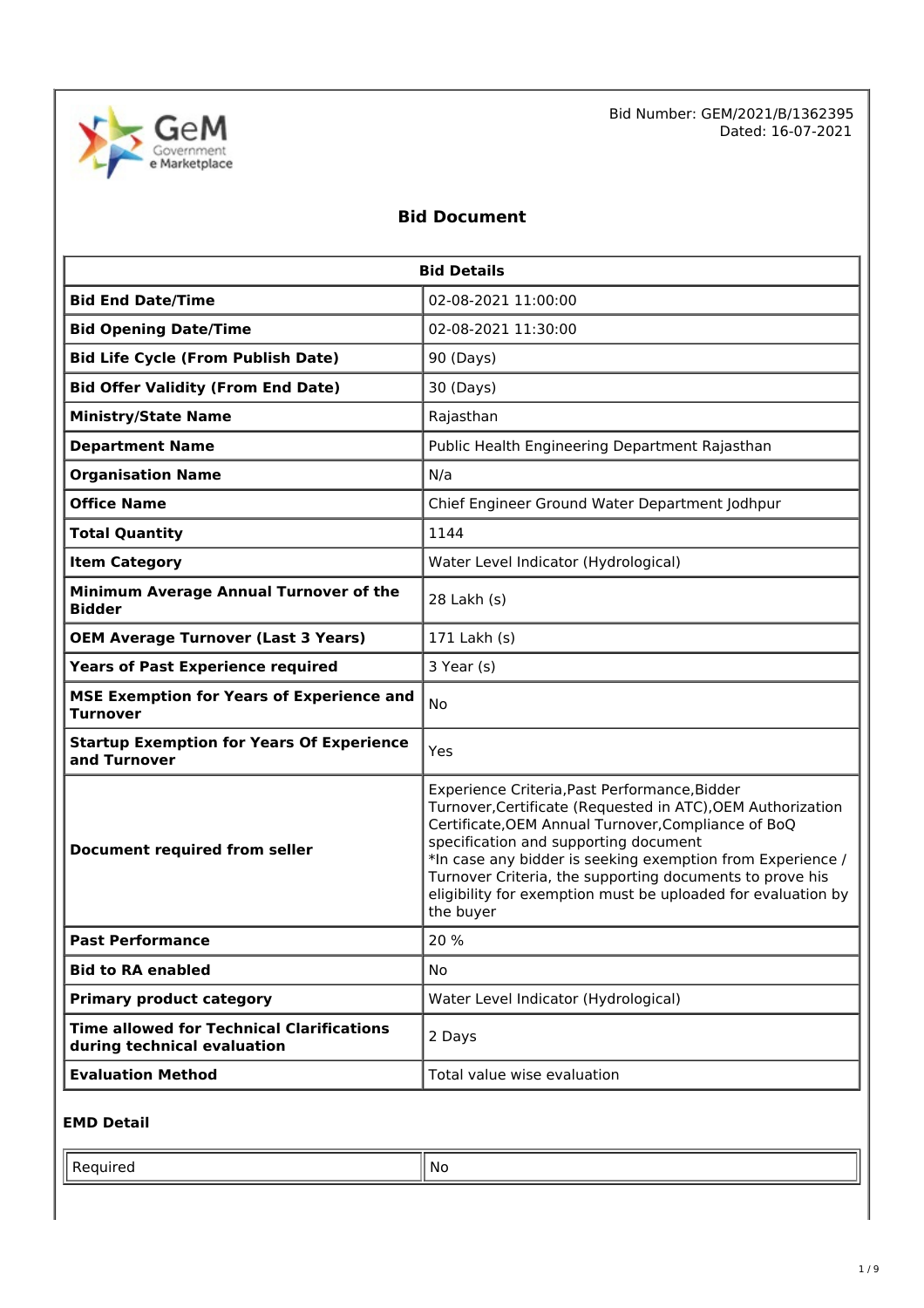#### **ePBG Detail**

| Advisory Bank                       | ll Bank Of Baroda |
|-------------------------------------|-------------------|
| ePBG Percentage(%)                  | 3.00              |
| Duration of ePBG required (Months). | 14                |

(a). EMD & Performance security should be in favour of Beneficiary, wherever it is applicable.

#### **Beneficiary:**

Project Director Atal Bhujal Yojana, SPMU, Ground Water Department, Jaipur (Suraj Bhan Singh)

#### **Splitting**

Bid splitting not applied.

#### **MII Purchase Preference**

| l MI<br>Iirationcon<br>۹۲۴<br>Purch<br>۰ΓΑ.<br>ence<br>Pro <sup>-</sup> | ، د |
|-------------------------------------------------------------------------|-----|
| .                                                                       | . ر |

#### **MSE Purchase Preference**

| II MSF<br>.<br>، ۱۲ ۱۰ ۱<br>1 I I<br>э.<br>.<br>. | כ ט |
|---------------------------------------------------|-----|

1. If the bidder is a Startup, the bidder shall be exempted from the requirement of "Bidder Turnover" criteria and "Experience Criteria". If the bidder is OEM of the offered products, it would also be exempted from the "OEM Average Turnover" criteria. In case any bidder is seeking exemption from Turnover / Experience Criteria, the supporting documents to prove his eligibility for exemption must be uploaded for evaluation by the buyer. 2. The minimum average annual financial turnover of the bidder during the last three years, ending on 31st March of the previous financial year, should be as indicated above in the bid document. Documentary evidence in the form of certified Audited Balance Sheets of relevant periods or a certificate from the Chartered Accountant / Cost Accountant indicating the turnover details for the relevant period shall be uploaded with the bid. In case the date of constitution / incorporation of the bidder is less than 3-year-old, the average turnover in respect of the completed financial years after the date of constitution shall be taken into account for this criteria.

3. Experience Criteria: In respect of the filter applied for experience criteria, the Bidder or its OEM {themselves or through reseller(s)} should have regularly, manufactured and supplied same or similar Category Products to any Central / State Govt Organization / PSU / Public Listed Company for number of Financial years as indicated above in the bid document before the bid opening date. Copies of relevant contracts to be submitted along with bid in support of having supplied some quantity during each of the Financial year. In case of bunch bids, the category of primary product having highest value should meet this criterion.

4. OEM Turn Over Criteria: The minimum average annual financial turnover of the OEM of the offered product during the last three years, ending on 31st March of the previous financial year, should be as indicated in the bid document. Documentary evidence in the form of certified Audited Balance Sheets of relevant periods or a certificate from the Chartered Accountant / Cost Accountant indicating the turnover details for the relevant period shall be uploaded with the bid. In case the date of constitution / incorporation of the OEM is less than 3 year old, the average turnover in respect of the completed financial years after the date of constitution shall be taken into account for this criteria.

5. Preference to Make In India products (For bids < 200 Crore):Preference shall be given to Class 1 local supplier as defined in public procurement (Preference to Make in India), Order 2017 as amended from time to time and its subsequent Orders/Notifications issued by concerned Nodal Ministry for specific Goods/Products. The minimum local content to qualify as a Class 1 local supplier is denoted in the bid document. If the bidder wants to avail the Purchase preference, the bidder must upload a certificate from the OEM regarding the percentage of the local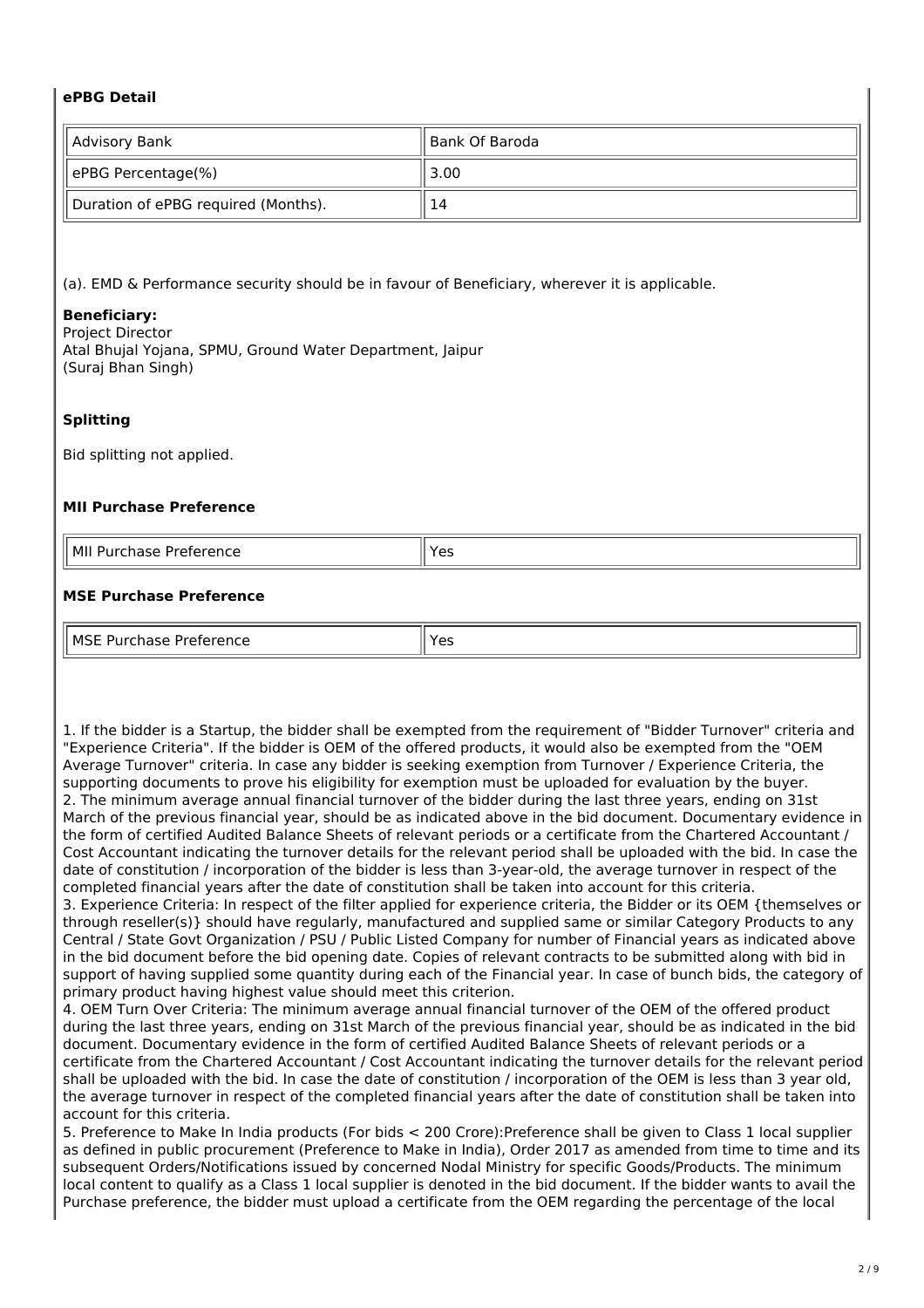content and the details of locations at which the local value addition is made along with their bid, failing which no purchase preference shall be granted. In case the bid value is more than Rs 10 Crore, the declaration relating to percentage of local content shall be certified by the statutory auditor or cost auditor, if the OEM is a company and by a practicing cost accountant or a chartered accountant for OEMs other than companies as per the Public Procurement (preference to Make-in -India) order 2017 dated 04.06.2020. Only Class-I and Class-II Local suppliers as per MII order dated 4.6.2020 will be eligible to bid. Non - Local suppliers as per MII order dated 04.06.2020 are not eligible to participate. However, eligible micro and small enterprises will be allowed to participate .In case Buyer has selected Purchase preference to Micro and Small Enterprises clause in the bid, the same will get precedence over this clause.

6. Purchase preference to Micro and Small Enterprises (MSEs) from the State of Bid Inviting Authority : Purchase preference will be given to MSEs as Micro and Small Enterprises from the State of Bid inviting Authority. If the bidder wants to avail the Purchase preference, the bidder must be the manufacturer of the offered product in case of bid for supply of goods. Traders are excluded from the purview of Public Procurement Policy for Micro and Small Enterprises. In respect of bid for Services, the bidder must be the Service provider of the offered Service. Relevant documentary evidence in this regard shall be uploaded along with the bid in respect of the offered product or service. If L-1 is not an MSE and MSE Seller (s) has/have quoted price within L-1+ 15% of margin of purchase preference /price band defined in relevant policy, such Seller shall be given opportunity to match L-1 price and contract will be awarded for percentage of 25 % of total quantity as defined/ decided in relevant policy. 7. Past Performance: The Bidder or its OEM {themselves or through re-seller(s)} should have supplied same or similar Category Products for 20% of bid quantity, in at least one of the last three Financial years before the bid opening date to any Central / State Govt Organization / PSU / Public Listed Company. Copies of relevant contracts (proving supply of cumulative order quantity in any one financial year) to be submitted along with bid in support of quantity supplied in the relevant Financial year. In case of bunch bids, the category related to primary product having highest bid value should meet this criterion.

## **Water Level Indicator (Hydrological) ( 1041 pieces )**

#### **(Minimum 50% Local content required for MII compliance)**

Brand Type **Registered Brand** 

#### **Technical Specifications**

#### \* As per GeM Category [Specification](https://bidplus.gem.gov.in/bidding/bid/showCatalogue/D8VQ1ppeRDArmlxtp9C5hgJoJuf-jsKYwOPieuG8Pbo)

| <b>Specification</b>                | <b>Specification Name</b>               | <b>Bid Requirement (Allowed Values)</b>                                                                                                                    |
|-------------------------------------|-----------------------------------------|------------------------------------------------------------------------------------------------------------------------------------------------------------|
| Generic                             | Water level alert signals               | Audio, Visual                                                                                                                                              |
|                                     | <b>Visual indicator</b>                 | <b>LED</b>                                                                                                                                                 |
| Technical<br>Specifications         | <b>Standard Cable Length</b><br>(meter) | 100                                                                                                                                                        |
|                                     | <b>Insulation Material</b>              | Polyethylene                                                                                                                                               |
| Additional<br><b>Specifications</b> | <b>Features</b>                         | Shock Proof, Reel Type Spool, Seamless Finish,<br>Accuarte Result, Light Weight, Portable, Battery<br>Powered System with probe and drum mounted<br>cables |
| Warranty                            | Warranty                                | $1.0 - 5.0$ Or higher                                                                                                                                      |

**Additional Specification Parameters - Water Level Indicator (Hydrological) ( 1041 pieces )**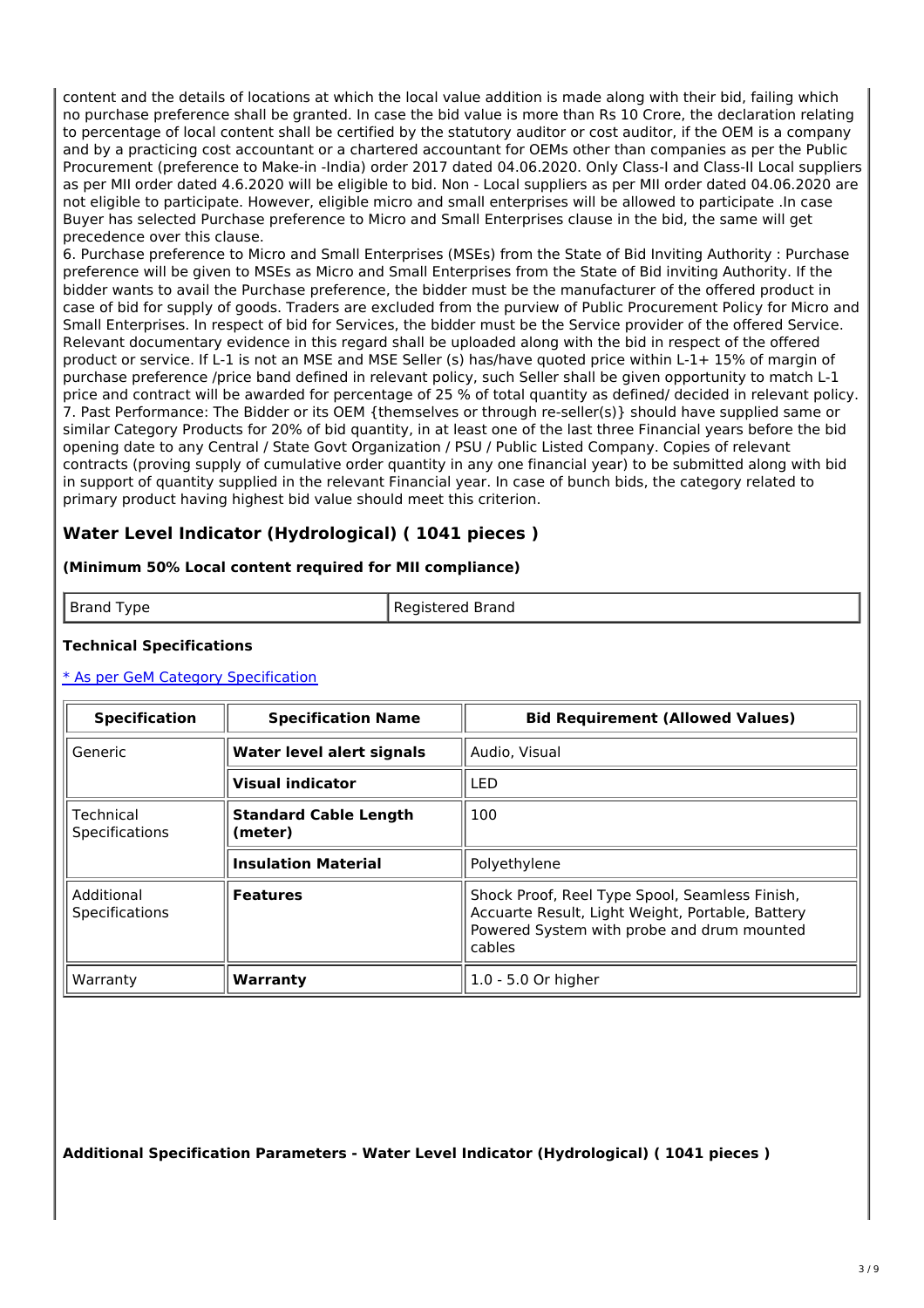| <b>Specification Parameter</b><br><b>Name</b>                                                                                                                     | <b>Bid Requirement (Allowed Values)</b>                                                                       |  |
|-------------------------------------------------------------------------------------------------------------------------------------------------------------------|---------------------------------------------------------------------------------------------------------------|--|
| Reading Accuracy                                                                                                                                                  | $+/- 0.5 %$                                                                                                   |  |
| Probe Diameter, Weight and<br>Material                                                                                                                            | Less than equal to 16.5 mm of diameter, minimum 95 gms of weight and<br>Stainless Steel Material respectively |  |
| Cable Length with separate<br>color marking on every meter<br>and centimeter, availability of<br>brake on reel and tape quide for<br>prevention of damage to tape | Yes                                                                                                           |  |
| Product must be compliant to<br>be powered by                                                                                                                     | 1.5 Volts Alkaline Battery(s)                                                                                 |  |
| Safety class for probe,<br>measuring tape drum, probe<br>and conduction connection                                                                                | IP68, IP64, IP65 respectively                                                                                 |  |

\* Bidders offering must also comply with the additional specification parameters mentioned above.

## **Consignees/Reporting Officer and Quantity**

| S.No. | <b>Consignee/Reporti</b><br>ng Officer | <b>Address</b>                                                                                                                                       | Quantity | <b>Delivery Days</b> |
|-------|----------------------------------------|------------------------------------------------------------------------------------------------------------------------------------------------------|----------|----------------------|
| 1     | Gurudutt Bohra                         | 305023, Office of Senior<br>Hydrogeologist (S&R), Ground<br>Water Department, G.A.D.<br>Quarter, Pushkar Bypass Road,<br>Kayad Ajmer (Raj.) - 305023 | 90       | 90                   |
| 2     | Niranjan Mathur                        | 301001, Office of the Senior<br>Hydrogeologist, Ground Water<br>Department, 352, Lajpat<br>Nagar, Alwar - 301001                                     | 104      | 90                   |
| 3     | Madan Singh<br>Ranawat                 | 311001, Office of the Incharge<br>Hydrogeologist, Ground Water<br>Department, 70 Rama Vihar,<br>Near Sukhadia Circle, Bhilwara<br>311001             | 39       | 90                   |
| 4     | Anoop Kumar<br>Thareja                 | 302004, Office of the Senior<br>Hydrogeologist, Ground Water<br>Department, 72-B Jhalana<br>Doongari, Jaipur. Pin No.<br>302004                      | 252      | 90                   |
| 5     | Narayan Das<br>Inakhiya                | 345001, Office of the Incharge<br>Hydrogeologist (Survey &<br>Research), Ground Water<br>Department, Near Airforce<br>Circle, Jaisalmer 345001       | 56       | 90                   |
| 6     | Manish Panwar                          | 326001, Office of the Incharge<br>Hydrogeologist, Ground Water<br>Department, Purana Thop<br>Khana, Godam ki Talai,<br>Ihalawar. - 326001            | 27       | 90                   |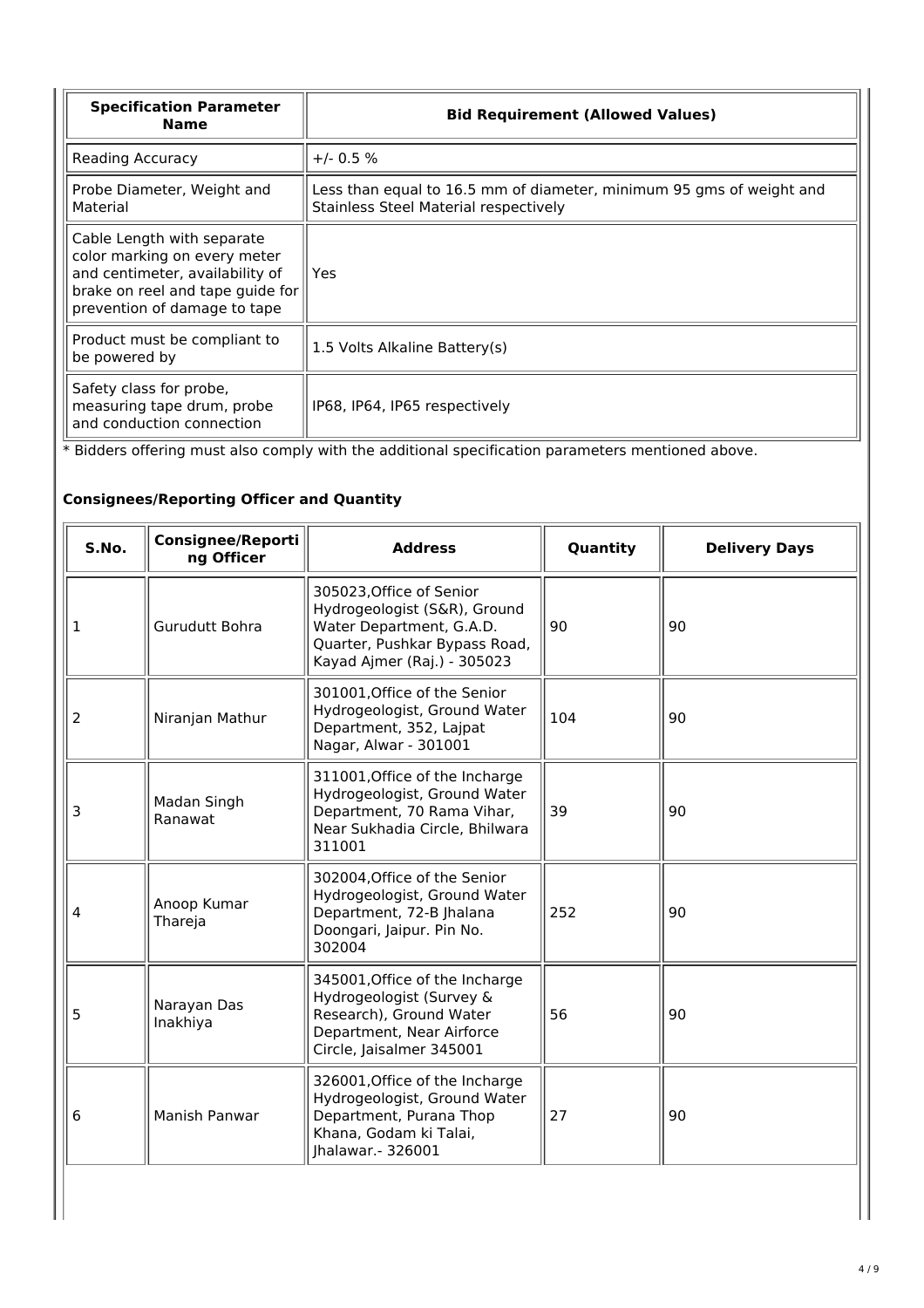| S.No. | <b>Consignee/Reporti</b><br>ng Officer | <b>Address</b>                                                                                                                                                                    | Quantity | <b>Delivery Days</b> |
|-------|----------------------------------------|-----------------------------------------------------------------------------------------------------------------------------------------------------------------------------------|----------|----------------------|
| 7     | Rajesh Pareek                          | 333001, Office of the Incharge<br>Hydrogeologist, Ground Water<br>Department, Behind Collector<br>Office Campus, Mandawa Mod,<br>Jhunjhunu. Pin no. 333001                        | 16       | 90                   |
| 8     | Dr.Prawal Athaiya                      | 324001, Office of the Senior<br>Hydrogeologist, Ground Water<br>Department, C.A.D Residential<br>Colony, C.A.D Circle, Kota -<br>324001                                           | 63       | 90                   |
| 9     | Sandeep Jain                           | 313324, Office of the Pilot Team<br>Leader (RWSRP), Ground Water<br>Department, Rajsamand, Above<br>Panchayat Samiti Rajsamand,<br>Near Jail Rajsamand District,<br>Pin:- 313324  | 33       | 90                   |
| 10    | Suresh Singh                           | 322001, Office of the Incharge<br>Hydrogeologist, Ground Water<br>Department, Sawai Madhopur,<br>Behind Akashwani Campus,<br>Collectorate Road, Sawai<br>Madhopur. Pin No. 322001 | 152      | 90                   |
| 11    | Dinesh Kumar                           | 332001, Office of the Incharge<br>Hydrogeologist, Sangliya<br>Bhawan, In Front street of Maru<br>School, Aanand Nagar,<br>Fatehpur Road, Sikar, 332001                            | 72       | 90                   |
| 12    | Ashok Kumar Badala                     | 312001, Office of the Senior<br>Hydrogeologist(Survey &<br>Research), Ground Water<br>Department, Segwa Housing<br>Board Road, Senthi, Chittorgarh                                | 40       | 90                   |
| 13    | <b>Mukesh Rathore</b>                  | 334001, POST BOX NO 88 JOD<br>BEED, NEAR CAMEL FARM<br>BIKANER RAJASTHAN 334001                                                                                                   | 97       | 90                   |

# **Water Level Indicator (Hydrological) ( 103 pieces )**

**(Minimum 50% Local content required for MII compliance)**

| ъ.<br>.<br>$- \cdot - \cdot -$<br>. . | 'HU<br>$\sim$ $\sim$ $\sim$ $\sim$ $\sim$ $\sim$ $\sim$<br>. . |
|---------------------------------------|----------------------------------------------------------------|
|---------------------------------------|----------------------------------------------------------------|

#### **Technical Specifications**

## \* As per GeM Category [Specification](https://bidplus.gem.gov.in/bidding/bid/showCatalogue/oJmtFm2txu21rMhsROqJFtLT15nfZlp7OyI96ngE6V8)

| <b>Specification</b>               | <b>Specification Name</b>               | <b>Bid Requirement (Allowed Values)</b> |  |
|------------------------------------|-----------------------------------------|-----------------------------------------|--|
| Generic                            | Water level alert signals               | Audio, Visual                           |  |
|                                    | <b>Visual indicator</b>                 | LED                                     |  |
| Technical<br><b>Specifications</b> | <b>Standard Cable Length</b><br>(meter) | 150                                     |  |
|                                    |                                         |                                         |  |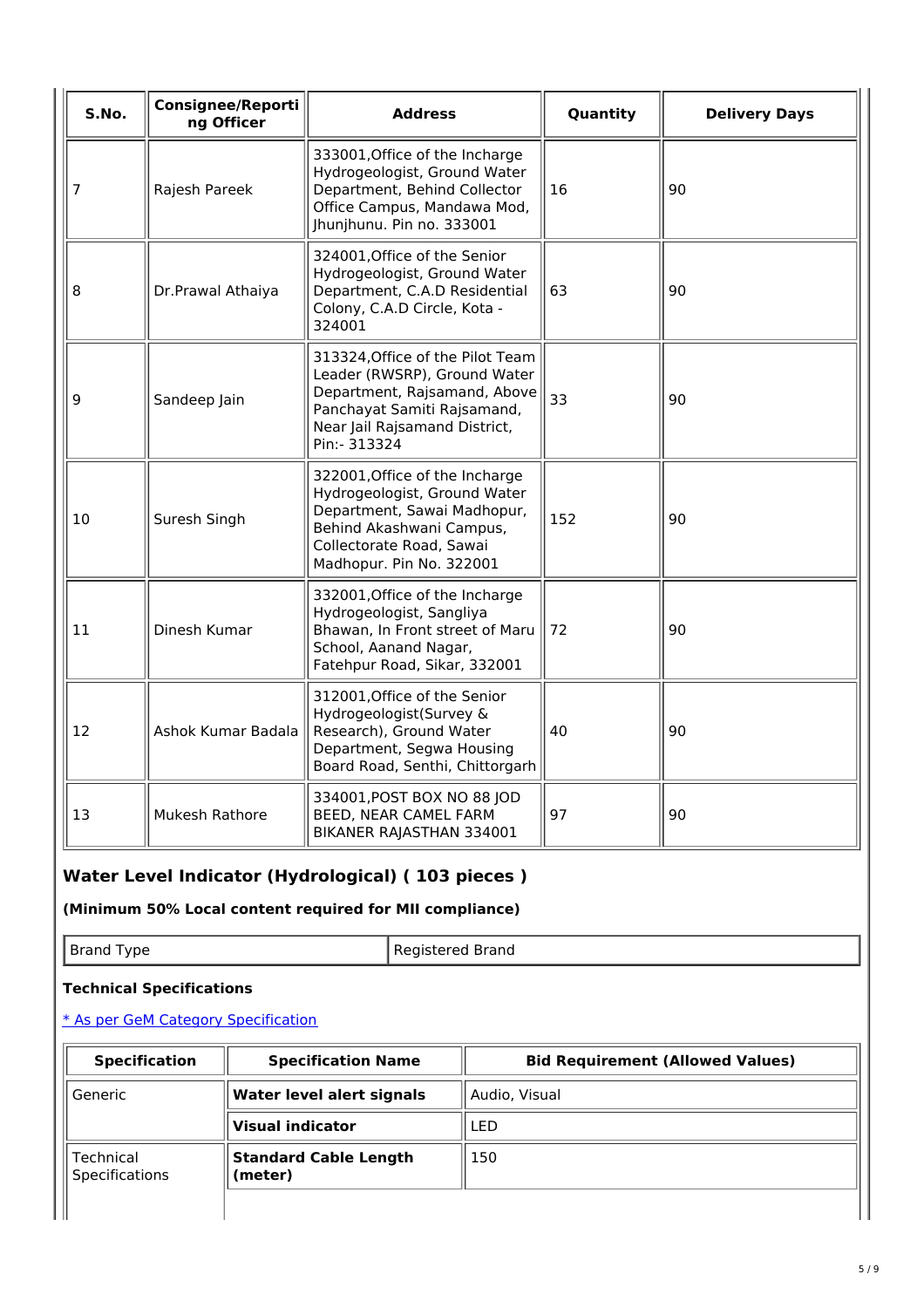| <b>Specification</b>                | <b>Specification Name</b>  | <b>Bid Requirement (Allowed Values)</b>                                                                                                                    |  |
|-------------------------------------|----------------------------|------------------------------------------------------------------------------------------------------------------------------------------------------------|--|
|                                     | <b>Insulation Material</b> | Polyethylene                                                                                                                                               |  |
| Additional<br><b>Specifications</b> | <b>Features</b>            | Shock Proof, Reel Type Spool, Seamless Finish,<br>Accuarte Result, Light Weight, Portable, Battery<br>Powered System with probe and drum mounted<br>cables |  |
| Warranty                            | Warranty                   | 1.0 - 5.0 Or higher                                                                                                                                        |  |

# **Additional Specification Parameters - Water Level Indicator (Hydrological) ( 103 pieces )**

| <b>Specification Parameter</b><br><b>Name</b>                                                                                                                     | <b>Bid Requirement (Allowed Values)</b>                                                                       |
|-------------------------------------------------------------------------------------------------------------------------------------------------------------------|---------------------------------------------------------------------------------------------------------------|
| Reading Accuracy                                                                                                                                                  | $+/- 0.5 \%$                                                                                                  |
| Probe Diameter, Weight and<br>Material                                                                                                                            | Less than equal to 16.5 mm of diameter, minimum 95 gms of weight and<br>Stainless Steel Material respectively |
| Cable Length with separate<br>color marking on every meter<br>and centimeter, availability of<br>brake on reel and tape guide for<br>prevention of damage to tape | Yes                                                                                                           |
| Product must be compliant to<br>be powered by                                                                                                                     | 1.5 Volts Alkaline Battery(s)                                                                                 |
| Safety class for probe,<br>measuring tape drum, probe<br>and conduction connection                                                                                | IP68, IP64, IP65 respectively                                                                                 |

\* Bidders offering must also comply with the additional specification parameters mentioned above.

### **Consignees/Reporting Officer and Quantity**

| S.No. | <b>Consignee/Reporti</b><br>ng Officer | <b>Address</b>                                                                                                                                 | Quantity | <b>Delivery Days</b> |
|-------|----------------------------------------|------------------------------------------------------------------------------------------------------------------------------------------------|----------|----------------------|
|       | Niranjan Mathur                        | 301001, Office of the Senior<br>Hydrogeologist, Ground Water<br>Department, 352, Lajpat<br>Nagar, Alwar - 301001                               | 4        | 90                   |
|       | Anoop Kumar<br>Thareja                 | 302004, Office of the Senior<br>Hydrogeologist, Ground Water<br>Department, 72-B Jhalana<br>Doongari, Jaipur. Pin No.<br>302004                | 11       | 90                   |
|       | Narayan Das<br>Inakhiya                | 345001, Office of the Incharge<br>Hydrogeologist (Survey &<br>Research), Ground Water<br>Department, Near Airforce<br>Circle, Jaisalmer 345001 | 8        | 90                   |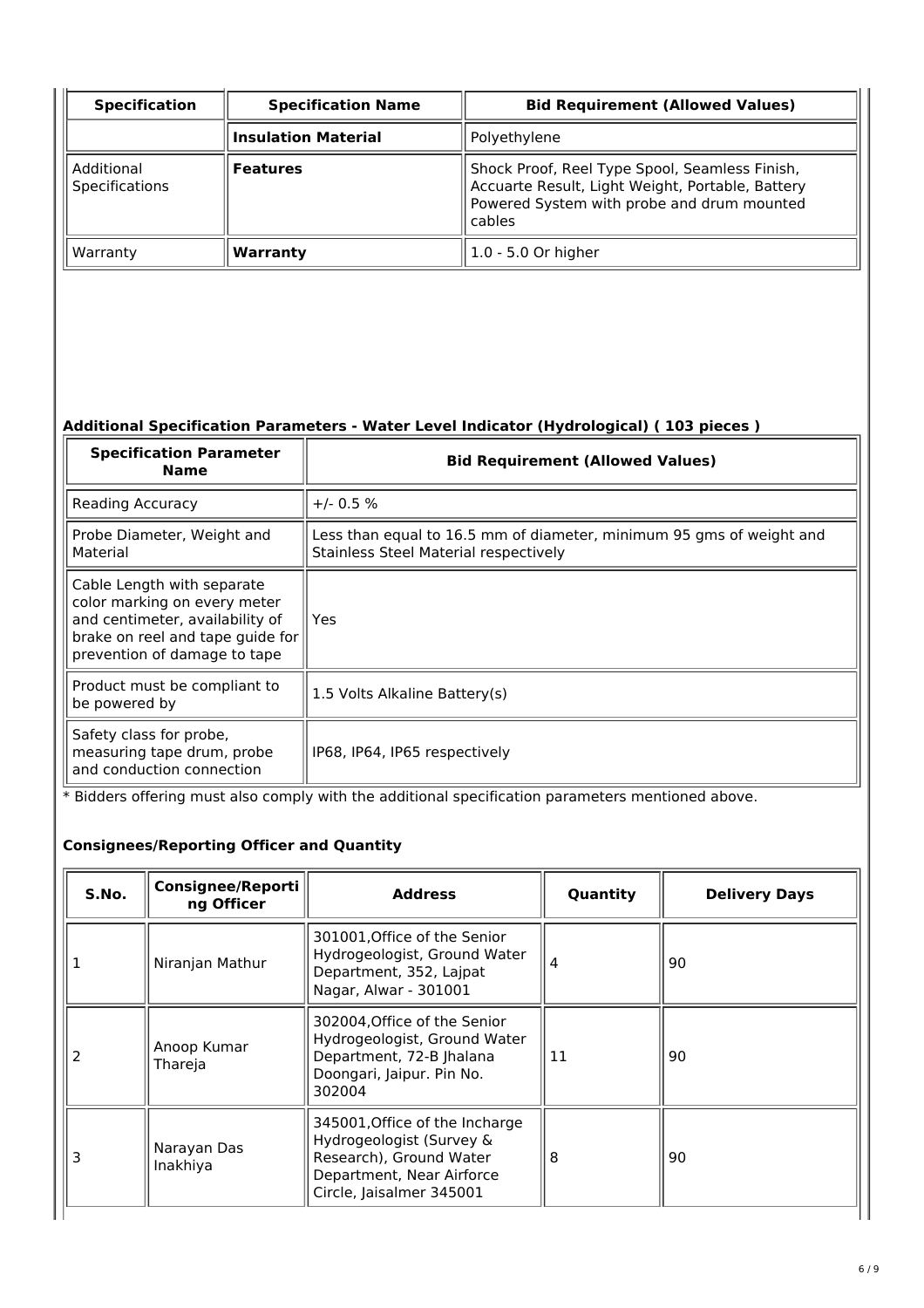| S.No. | Consignee/Reporti<br>ng Officer | <b>Address</b>                                                                                                                                             | Quantity       | <b>Delivery Days</b> |
|-------|---------------------------------|------------------------------------------------------------------------------------------------------------------------------------------------------------|----------------|----------------------|
| 4     | Manish Panwar                   | 326001, Office of the Incharge<br>Hydrogeologist, Ground Water<br>Department, Purana Thop<br>Khana, Godam ki Talai,<br>Jhalawar.- 326001                   | 11             | 90                   |
| 5     | Rajesh Pareek                   | 333001, Office of the Incharge<br>Hydrogeologist, Ground Water<br>Department, Behind Collector<br>Office Campus, Mandawa Mod,<br>Jhunjhunu. Pin no. 333001 | 28             | 90                   |
| 6     | Dr.Prawal Athaiya               | 324001, Office of the Senior<br>Hydrogeologist, Ground Water<br>Department, C.A.D Residential<br>Colony, C.A.D Circle, Kota -<br>324001                    | 34             | 90                   |
|       | Dinesh Kumar                    | 332001, Office of the Incharge<br>Hydrogeologist, Sangliya<br>Bhawan, In Front street of Maru<br>School, Aanand Nagar,<br>Fatehpur Road, Sikar, 332001     | $\overline{7}$ | 90                   |

# **Buyer Added Bid Specific Additional Terms and Conditions**

- 1. Bidder Turn Over Criteria: The minimum average annual financial turnover of the bidder during the last three years, ending on 31st March of the previous financial year, should be as indicated in the bid document. Documentary evidence in the form of certified Audited Balance Sheets of relevant periods or a certificate from the Chartered Accountant / Cost Accountant indicating the turnover details for the relevant period shall be uploaded with the bid. In case the date of constitution / incorporation of the bidder is less than 3 year old, the average turnover in respect of the completed financial years after the date of constitution shall be taken into account for this criteria.
- 2. OEM Turn Over Criteria: The minimum average annual financial turnover of the OEM of the offered product during the last three years, ending on 31st March of the previous financial year, should be as indicated in the bid document. Documentary evidence in the form of certified Audited Balance Sheets of relevant periods or a certificate from the Chartered Accountant / Cost Accountant indicating the turnover details for the relevant period shall be uploaded with the bid. In case the date of constitution / incorporation of the OEM is less than 3 year old, the average turnover in respect of the completed financial years after the date of constitution shall be taken into account for this criteria. In case of bunch bids, the OEM of CATEGORY RELATED TO primary product having highest bid value should meet this criterion.
- 3. **NET WORTH:** Net Worth of the OEM should be positive as per the last audited financial statement.
- 4. Dedicated /toll Free Telephone No. for Service Support : BIDDER/OEM must have Dedicated/toll Free Telephone No. for Service Support.
- 5. Escalation Matrix For Service Support : Bidder/OEM must provide Escalation Matrix of Telephone Numbers for Service Support.
- 6. ISO 9001: The bidder or the OEM of the offered products must have ISO 9001 certification.
- 7. Scope of supply (Bid price to include all cost components) : Only supply of Goods
- 8. Buyer Added text based ATC clauses

1. EMD: Bid Security Declaration by Bidder must be uploaded as per circular no. F.2(1)/Finance/G&TSPFC/ 2017 dt 23.12.2020.

2. Office of the service center must have ISO 9001 certification and is required to be located in consignee state for sake of

better co-ordination, smooth services and other administrative factors. In support, service provider will give details of office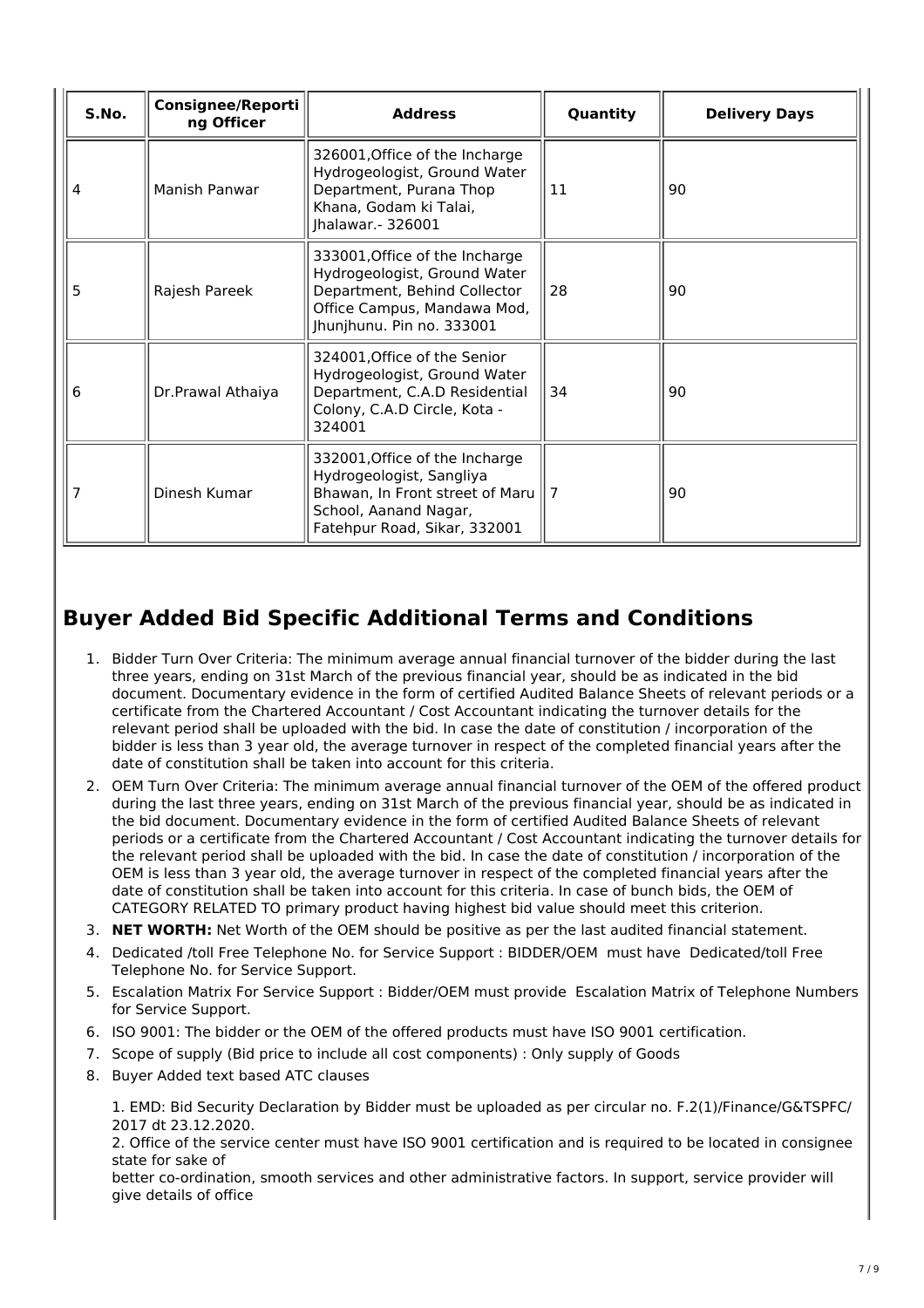address, Contact Person and his mobile number along with the bid failing which there offer will not be considered.

3. Data Sheet of the product(s) offered in the bid, are to be uploaded along with the bid documents. Buyers can match and

verify the Data Sheet with the product specifications offered. In case of any unexplained mismatch of technical parameters,

the bid is liable for rejection.

4. The bidder is required to upload, along with this bid, offered product/ model wise all certificates including certificates of

dimensional accuracy, specifications of all material and finishes used in manufacturing the product duly certified by NABL/

govt. accredited lab.

5.Commercial Experience Eligibility Criteria:

For experience, the order(s) executed by the bidder in central/ state govt organization by the bidder, during the last three

years ending on the last day of the month immediately preceding the month in which the last date of bid submission falls,

should be considered as under:

Three orders each executed for "similar item" where executed value is not less than the amount equal to 30% of the

estimated cost.

OR

Two orders each executed for "similar item" where executed value is not less than the amount equal to 40% of the estimated

cost. OR

One order executed for "similar item" where executed value is not less than the amount equal to 50% of

the estimated cost. The last date of order execution may fall in the above mentioned period.

6. Pre-dispatch inspection of goods: Before dispatch, the goods shall be inspected by any NABL/ govt accredited lab at bidder

premises. Bidder shall provide pre-dispatch inspection certificate along with invoice to all consignees with the supply.

Inspection charges shall be borne by the supplier and it shall not be reimbursed by indenter to them at any point in time. Cost

of inspection shall be factored in by the supplier in the cost of the product itself while submitting bid.

7. In case of any claim made during warranty period, repair action must be taken onsite within 120 hours of reporting the

defect on company provided service center, or else the buyer will be entitled to deduct/recover the penalty for the delay,

unless covered under Force Majeure circumstances as Flood, Fire, Earth Quake and other acts of God as well as War, Military

operation, blockade, Acts or Actions of State Authorities or any other circumstances beyond the parties control that have

arisen after the conclusion of the present contract., @ 0.5% per day per item as penalty amount not exceeding Performance

security without any controversy/dispute of any sort whatsoever.

9. Buyer uploaded ATC document [Click](https://fulfilment.gem.gov.in/contract/slafds?fileDownloadPath=SLA_UPLOAD_PATH/2021/Jul/GEM_2021_B_1362395/CLM0010/Upload_005f9b83-c025-4fe9-8561-ef496b5c9d6a_segwdjpr.docx) here to view the file.

# **Disclaimer**

.

The additional terms and conditions have been incorporated by the Buyer after approval of the Competent Authority in Buyer Organization. Buyer organization is solely responsible for the impact of these clauses on the bidding process, its outcome and consequences thereof including any eccentricity / restriction arising in the bidding process due to these ATCs and due to modification of technical specification and / or terms and conditions governing the bid. Any clause incorporated by the Buyer such as demanding Tender Sample, incorporating any clause against the MSME policy and Preference to make in India Policy, mandating any Brand names or Foreign Certification, changing the default time period for Acceptance of material or payment timeline governed by OM of Department of Expenditure shall be null and void and would not be considered part of bid. Further any reference of conditions published on any external site or reference to external documents / clauses